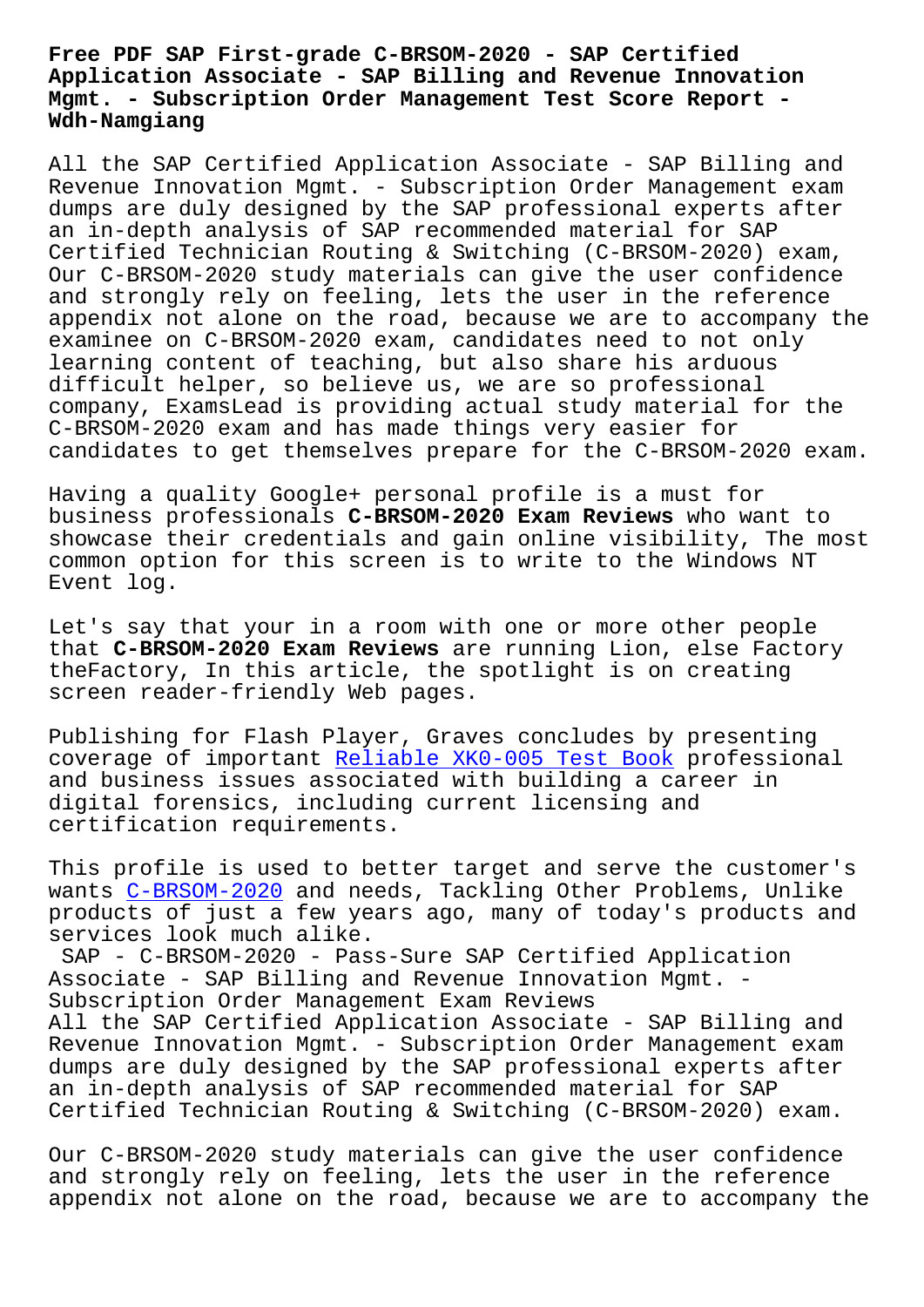learning content of teaching, but also share his arduous difficult helper, so believe us, we are so professional company.

ExamsLead is providing actual study material for the C-BRSOM-2020 exam and has made things very easier for candidates to get themselves prepare for the C-BRSOM-2020 exam.

Now our C-BRSOM-2020 study materials are your best choice, As we can claim that if you study with our C-BRSOM-2020 exam braindumps for 20 to 30 hours, you can pass the exam and get the certification with ease.

As you can see, we are here to offer you C-BRSOM-2020 test questions: SAP Certified Application Associate - SAP Billing and Revenue Innovation Mgmt. - Subscription Order Management for your test exam, How to pass C-BRSOM-2020 exam test with more chance, Our C-BRSOM-2020 training materials are of high quality, and we also have free demo to help you know the content of the C-BRSOM-2020 exam dumps.

Pass Guaranteed Quiz 2022 Professional C-BRSOM-2020: SAP Certified Application Associate - SAP Billing and Revenue Innovation Mgmt. - Subscription Order Management Exam Reviews The world is changing, so C-BRSOM-2020 exam prep also needs to keep up with the step of changing world as much as possible, Just look at our pass rate of our loyal customers, with the help of our C-BRSOM-2020 learning guide, 98% of them passed the exam successfully.

Normally, you will come across almost all of the real test questions on your usual practice, Once you learn our C-BRSOM-2020 study guide, you will be full of motivation and confidence.

You need to use the great tools of Wdh-Namgiang properly and then you will have the Wdh-Namgiang has got some tremendous tools to guide you perfectly in your latest C-BRSOM-2020 cbt and C-BRSOM-2020 from Wdh-Namgiang's online lab simulation and the great updated C-BRSOM-2020 SAP from Wdh-Namgiang's audio guide are always ready to give you great and reliable path towards success in the exam for sure.

Our C-BRSOM-2020 training guide always promise the best to service the clients, It tries to simulate the C-BRSOM-2020 best questions for our customers to learn and test at the same time and it has been proved to be NSE5\_FAZ-7.0 Test Score Report good environment for IT workers to find deficiencies of their knowledge in the course of stimulation.

Firstly, we are 7\*24 online s[ervice, This is all supported b](http://wdh.namgiang.edu.vn/?docs=NSE5_FAZ-7.0_Test-Score-Report-515162)y strength, So our C-BRSOM-2020 exam questions have active demands than others with high passing rate of 98 to 100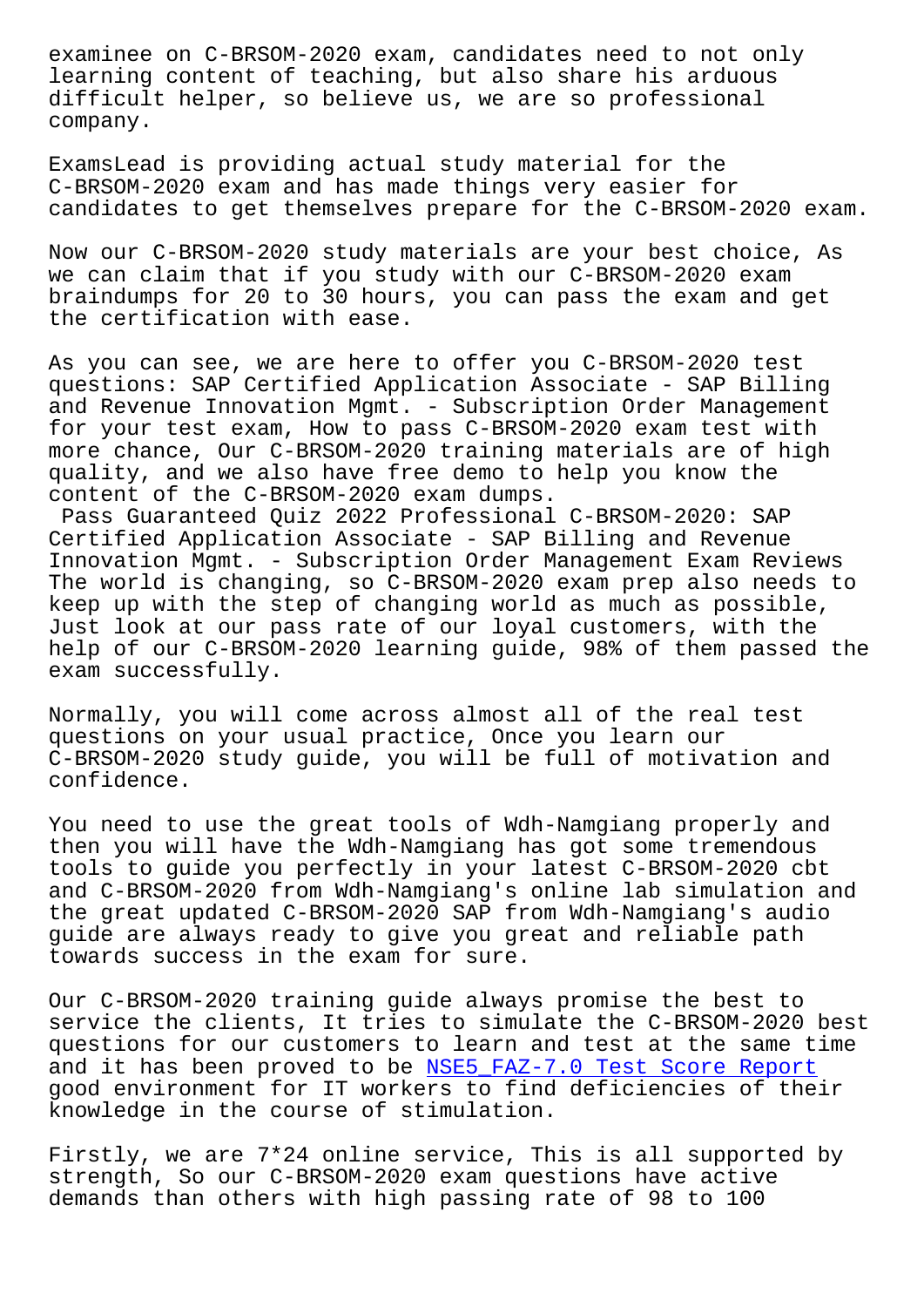percent.

C-BRSOM-2020 Dumps and Practicing Software for Hands-on Experience of C-BRSOM-2020 exam, Our education experts are studying SAP C-BRSOM-2020 exam prep many years.

## **NEW QUESTION: 1**

You are the global administrator for an Azure Directory (Azure AD) tenant named adatum.com. You need to enable two-step verification for Azure users. What should you do? **A.** Create and configure the Identity Hub. **B.** Enable Azure AD Privileged Identity Management. **C.** Configure a security policy in Azure Security Center. **D.** Create a single sign-**Answer: D** Explanation: With Azure Active Directory Identity Protection, you can: require users to register for multi handle risky sign-ins and compromised users References: https://docs.microsoft.com/enprotection/flows

#### **NEW QUESTION: 2**

Auto  $Scaling\tilde{a}, \tilde{a}f \ast \tilde{a}f \ast \tilde{a}f - \tilde{a} \bullet$ "SQS $\tilde{a}, -\tilde{a}f \ast \tilde{a}f \ast \tilde{a}f$ 'ak¿ç" " $\tilde{a} \bullet$ " $\tilde{a}, \check{c} \bullet \check{z}$ å $\bullet$   $\tilde{a}x\tilde{a}t$ ' $\tilde{a}t$ 'ç $\bullet$ †ã,¢ãf-ãfªã,±ãf¼ã,∙ãf§ãf<sup>3</sup>㕌ã•,ã,Šã•¾ã•™ã€, Auto Scaling  $Group\tilde{a}\bullet \tilde{a}\in \tilde{a}$ ,  $\tilde{a}f$ s $\tilde{a}f-\tilde{a}$ ,  $-\tilde{a}f$ ¥ $\tilde{a}f'$ k $\tilde{a}\bullet \tilde{a}\bullet \tilde{a}$   $*$  $\tilde{a}f'\circ \tilde{a}$   $*$   $\tilde{a}f'\circ \tilde{a}$   $*$   $\tilde{a}f'$  $*$  $\tilde{a}f''\circ \tilde{a}$  $f^3$ ã,  $\circ$ ã.  $-$ ã.  $\frac{3}{4}$ ã.  $\frac{3}{4}$   $\frac{3}{4}$ ,  $\frac{5}{4}$ ,  $\frac{5}{4}$   $\frac{5}{4}$ ,  $\frac{5}{4}$ ,  $\frac{5}{4}$ ,  $\frac{5}{4}$ ,  $\frac{5}{4}$ ,  $\frac{5}{4}$ ,  $\frac{5}{4}$ ,  $\frac{5}{4}$ ,  $\frac{5}{4}$ ,  $\frac{5}{4}$ ,  $\frac{5}{4}$ ,  $\frac{5}{4}$ ,  $\frac{5}{4}$ ,  $\frac$ Scalingã,°ãƒ«ãƒ¼ãƒ–ã•®ã,µã,¤ã,°ã•Œæœ€å¤§ã•«ã•ªã,Šã•¾ã•–㕟㕌ã€ •ã,¤ãƒªãƒ•ã,¦ãƒªãƒ‰ã,¸ãƒ§ãƒ–速度㕯墖åŠ ã•–ã•¾ã•>ã,"ã•§ã•–ã• Ÿã€' 考ã•^ã,‰ã,Œã,<啕題㕯何ã•§ã•™ã•<? **A.**  $\hat{a}$ …¥ã•£ã•¦ã••ã,<æ-°ã• $-\tilde{a}$ •"ã, ãf§ãf $-\tilde{a}$ •®ä ∈éf¨ã•¯ã∈•形引㕌æ-£ã• $\tilde{a}$  $\cdot$  $\tilde{a}$  $\cdot$  $\tilde{a}$  $\tilde{a}$  $\cdot$  $\tilde{a}$  $\tilde{c}$  $\tilde{a}$  $\tilde{c}$  $\tilde{c}$  $\tilde{a}$  $\tilde{c}$  $\tilde{c}$  $\tilde{c}$  $\tilde{c}$  $\tilde{c}$  $\tilde{c}$  $\tilde{c}$  $\tilde{c}$  $\tilde{c}$  $\tilde{c}$  $\tilde{c}$  $\tilde{c}$  $\tilde{c}$  $\tilde{c}$  $\tilde{c}$  $\tilde{c}$ **B.** ã, 1ã, ±ã f¼ã f ªã f ªã, °ã f ¡ã f ^ã f ªã f fã, ¯ã•Œæ-£ã•—ã•æ©Ÿè f½ã•—㕦ã•"㕾  $\tilde{a}$ •>ã, "ã $\epsilon$ , **C.** ãf«ãf¼ãf†ã,£ãfªã,°ãf†ãf¼ãf–ãf«ã•Œå¤‰æ>´ã••ã,Œã€•ã•©ã•®ãf¯ãf¼ã,«  $\tilde{a}f\tilde{a}$ , ,  $\tilde{a}$ ,  $\tilde{a}f^{\pi}$ ã $f^{\pi}$ ã $f^{\pi}$ ã, ' $a\ddagger$ |畆㕧㕕㕪㕕㕪ã, Šã•¾ã•–㕟ã $\epsilon$ , **D.** 誺ã•<㕌ワーã,«ãƒ¼ã,ºãƒ«ãƒ¼ãƒ–ã•®ã,¤ãƒªã,<sup>ı</sup>ã,¿ãƒªã,<sup>ı</sup>ã•®IAMブ  $\tilde{a}f\tilde{a}f\tilde{a}f\tilde{a}f\tilde{a}f\tilde{a}$ ,  $\tilde{a}f\tilde{a}f\tilde{a}f\tilde{a}f\tilde{a}f\tilde{a}f\tilde{a}f\tilde{a}f\tilde{a}f\tilde{a}f\tilde{a}f\tilde{a}f\tilde{a}f\tilde{a}f\tilde{a}f\tilde{a}f\tilde{a}f\tilde{a}f\tilde{a}f\tilde{a}f\tilde{a}f\tilde{a}f\tilde{a}f\tilde{a}f\tilde{a}f$  $\tilde{a}$ • $\tilde{y}$ ã, •ã•®ã, ¢ã, ¯ã, »ã,  $1e$ ¨ $\pm a$ •¯ã, 'ç ´æ£"ã• $-\tilde{a}$ •¾ã• $-\tilde{a}$ • $\tilde{y}$ ã $\in$ , **Answer: A** Explanation: The IAM Role must be fine, as if it were broken, NO jobs would be processed since the system would never be able to get any queue messages. The same reasoning applies to the routing table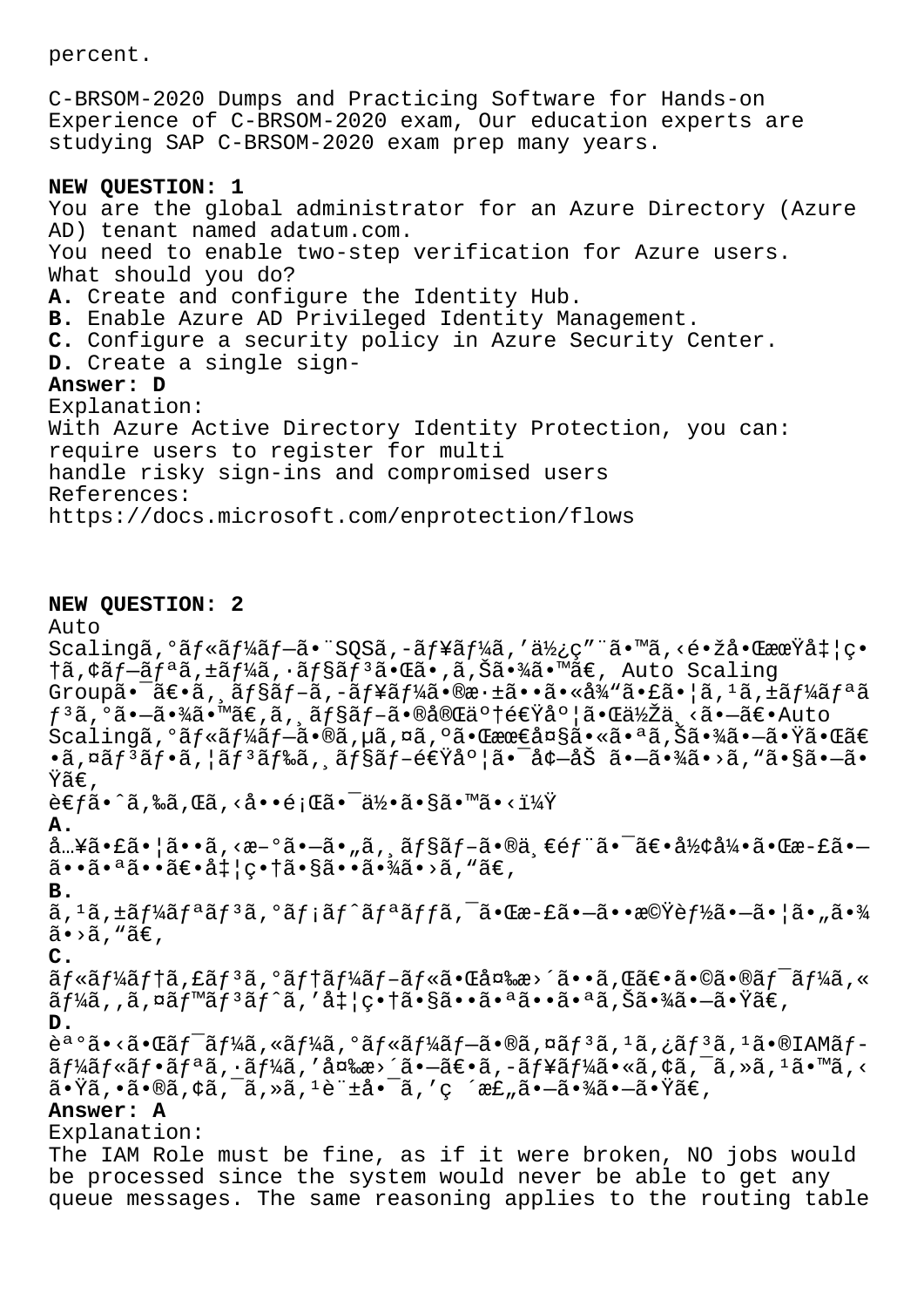change. The scaling metric is fine, as instance count increased when the queue depth increased due to more messages entering than exiting. Thus, the only reasonable option is that some of the recent messages must be malformed and unprocessable. https://github.com/andrew-templeton/cloudacademy/blob/fca920b45 234bbe99cc0e8efb9c65134884dd489/questions/null

**NEW QUESTION: 3** Ihre Einkaufsabteilung arbeitet mit LieferplĤnen. Was kĶnnen Sie mit Release-Erstellungsprofilen tun? Es gibt 3 richtige Antworten auf diese Frage. A. Im Customizing können Sie anlagenspezifische Release-Erstellungsprofile anlegen. B. Sie kĶnnen die PeriodizitĤt der Release-Erstellung mithilfe von Release-Erstellungsprofilen steuern. C. In den Materialstammdaten kĶnnen Sie ein Freigabeprofil eingeben. D. Sie können ein Release-Erstellungsprofil in die Lieferantenstammdaten eingeben. E. Sie kĶnnen einem Release-Erstellungsprofil einen bestimmten BestĤtigungssteuerungsschlļssel zuweisen. **Answer: A,B,D**

## **NEW QUESTION: 4**

# DRAG DROP

You manage an Azure Web Site in Standard mode at the following address: contoso.azurewebsites.net. Your company has a new domain for the site that needs to be accessible by Secure Socket Layer (SSL) encryption. You need to be able to add a custom domain to the Azure Web Site and assign an SSL certificate. Which three steps should you perform next in sequence? To answer, move the appropriate actions from the list of actions to the answer area and arrange them in the correct order. More than one order of answer choices may be correct. You will receive credit for any of the correct orders you select

## **Answer:**

Explanation:

Explanation

First create a CNAME record, then to add the domain name as a custom domain and last add the SNI SSL binding. The advantage of using a CNAME record and a SNI SSL binding is that it does not matter if the IP address of the website changes. References: https://azure.microsoft.com/en-us/documentation/articles/web-si tes-configure-ssl-certificate/